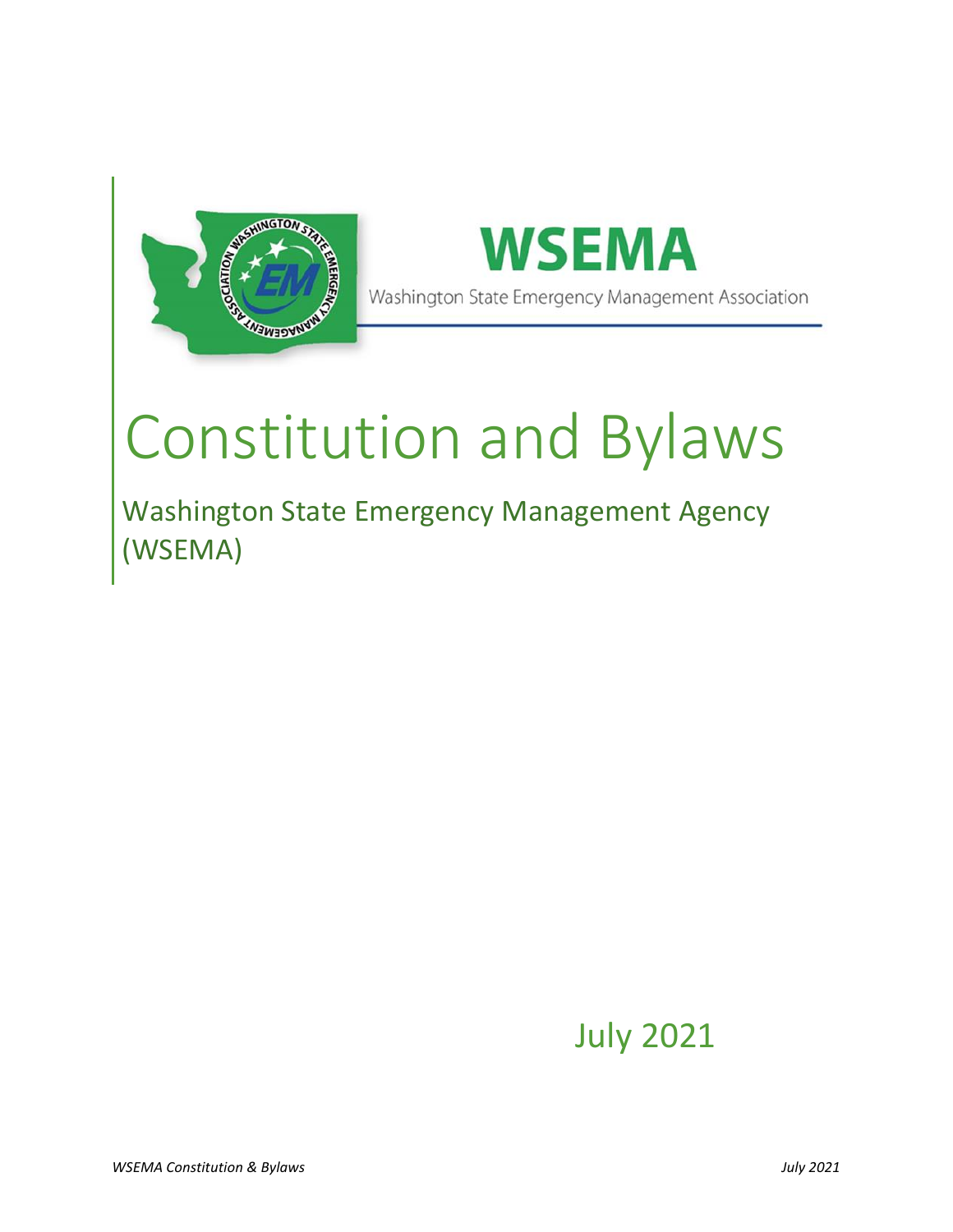# ORIGINAL ADOPTION

# Bremerton, Washington September 24, 1970

| <b>Record of Amendments</b> |                      |
|-----------------------------|----------------------|
| <b>Date</b>                 | <b>Location</b>      |
| April 15, 1971              | Seattle, WA          |
| September 27, 1974          | Port Angeles, WA     |
| March 28, 1981              | Wenatchee, WA        |
| October 1, 1981             | Vancouver, WA        |
| May 6, 1983                 | Pasco, WA            |
| October 6, 1983             | Port Angeles, WA     |
| June 6, 1986                | Rosario, WA          |
| May 1, 1987                 | Chelan, WA           |
| November 16, 1990           | Tacoma, WA           |
| October 27, 1992            | Bellevue, WA         |
| October 8, 1993             | Chelan, WA           |
| March 15, 1994              | Wenatchee, WA        |
| September 27, 1995          | Pasco, WA            |
| September 13, 1996          | Ocean Shores, WA     |
| October 20, 1998            | Blaine, WA           |
| September 22, 2004          | Ocean Shores, WA     |
| September 18, 2007          | Spokane, WA          |
| September 21, 2010          | Kennewick, WA        |
| September 26, 2012          | Spokane, WA          |
| July 26, 2021               | <b>Mailed Ballot</b> |
|                             |                      |
|                             |                      |
|                             |                      |
|                             |                      |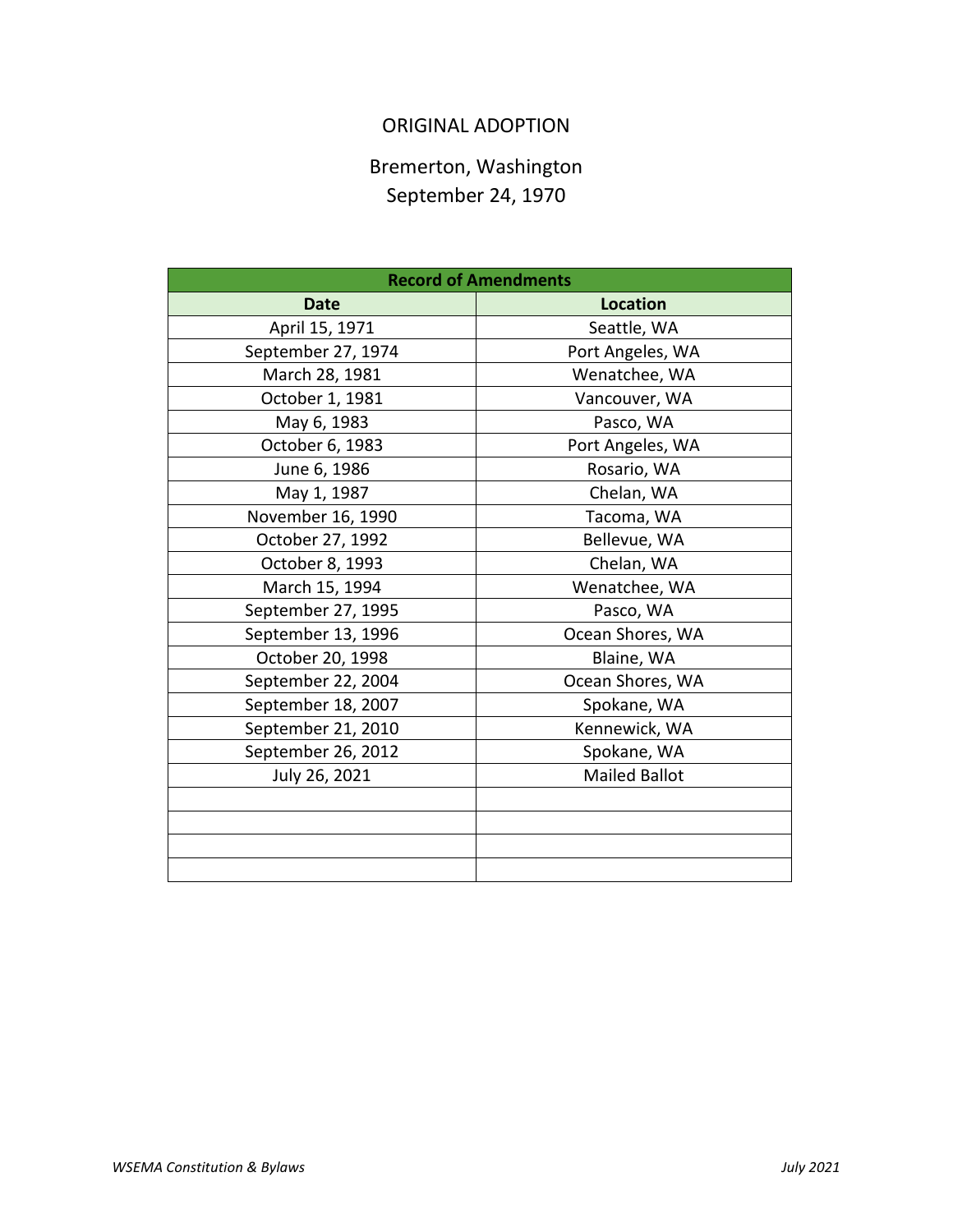# Table of Contents

| WASHINGTON STATE EMERGENCY MANAGEMENT ASSOCIATION - CONSTITUTION 1 |   |
|--------------------------------------------------------------------|---|
|                                                                    |   |
|                                                                    |   |
|                                                                    |   |
|                                                                    |   |
|                                                                    |   |
|                                                                    |   |
|                                                                    |   |
|                                                                    |   |
|                                                                    |   |
|                                                                    |   |
| WASHINGTON STATE EMERGENCY MANAGEMENT ASSOCIATION - BYLAWS  5      |   |
|                                                                    |   |
|                                                                    |   |
|                                                                    |   |
|                                                                    |   |
|                                                                    |   |
|                                                                    |   |
|                                                                    |   |
|                                                                    |   |
|                                                                    |   |
|                                                                    | 9 |
|                                                                    |   |
|                                                                    |   |
|                                                                    |   |
|                                                                    |   |
|                                                                    |   |
|                                                                    |   |
|                                                                    |   |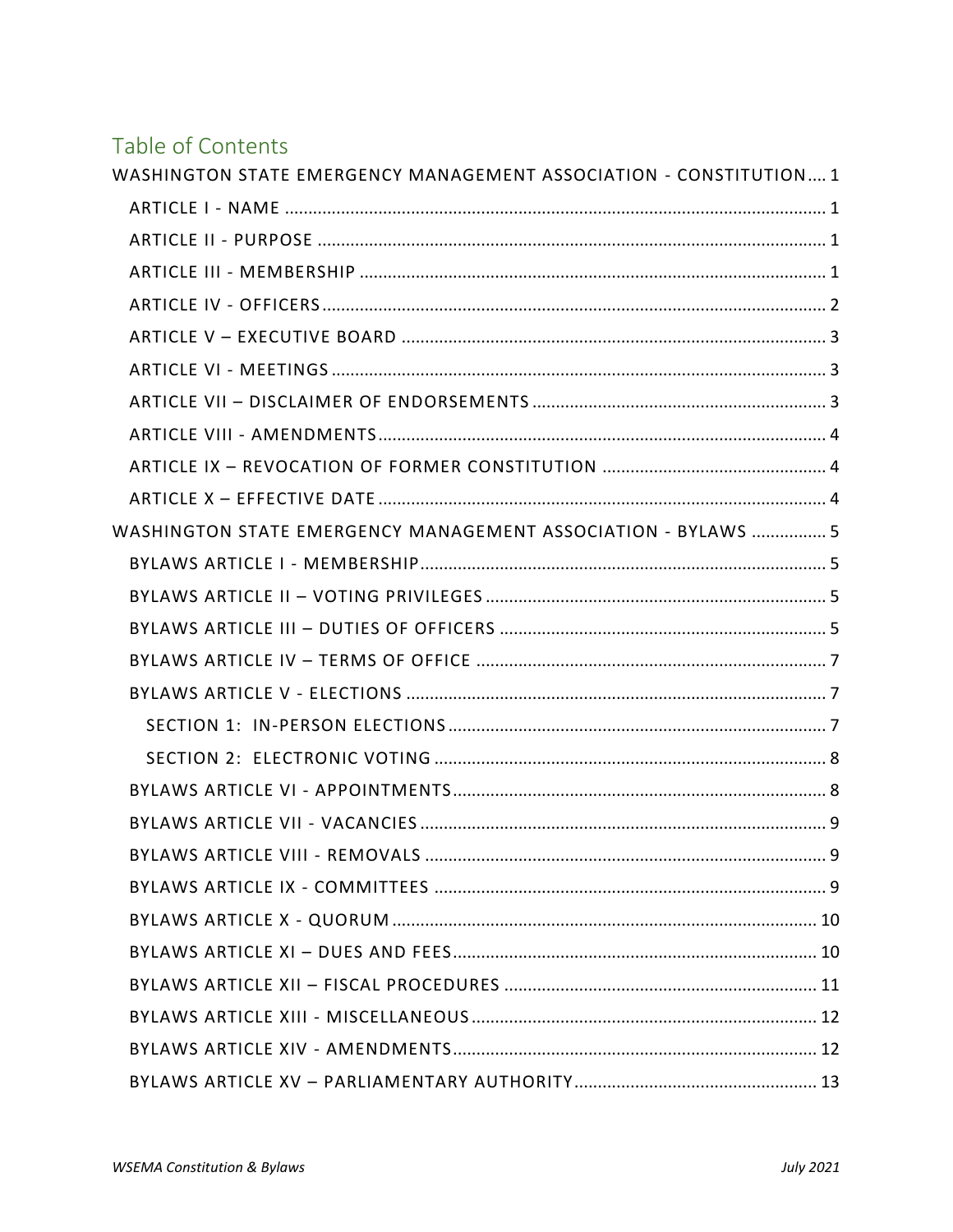### <span id="page-3-0"></span>WASHINGTON STATE EMERGENCY MANAGEMENT ASSOCIATION - CONSTITUTION

#### <span id="page-3-1"></span>ARTICLE I - NAME

The name of this non-profit organization shall be the Washington State Emergency Management Association, hereinafter referred to as the Association.

#### <span id="page-3-2"></span>ARTICLE II - PURPOSE

The purpose of the Association shall be to promote emergency preparedness throughout the State of Washington. To accomplish this, the Association shall endeavor to:

- $\triangleright$  Enhance emergency preparedness public education
- $\triangleright$  Encourage emergency planning and preparedness
- $\triangleright$  Provide training and professional development
- $\triangleright$  Improve coordination and communication in the emergency response community

#### <span id="page-3-3"></span>ARTICLE III - MEMBERSHIP

- ACTIVE: All individuals professionally engaged in the emergency management field in the State of Washington in local, state, tribal and/or federal government, or in the non-governmental, private sector, business and industry shall be eligible for Active Membership. Each Active Member shall have one vote in matters coming before the Association Membership.
- ASSOCIATE: Associate Membership may be extended to any person who is involved or interested, but not professionally engaged in emergency management. Associate members may serve as ex-officio members of committees but may not hold office. Associate Members do not have voting privileges.
- STUDENT: Student membership is available to any student with emergency management interests attending a post-secondary institution in a fulltime or part-time capacity who is not also employed in a full-time emergency management position. Student membership is also available to AmeriCorps VISTA members during their term of service while serving in the emergency management field.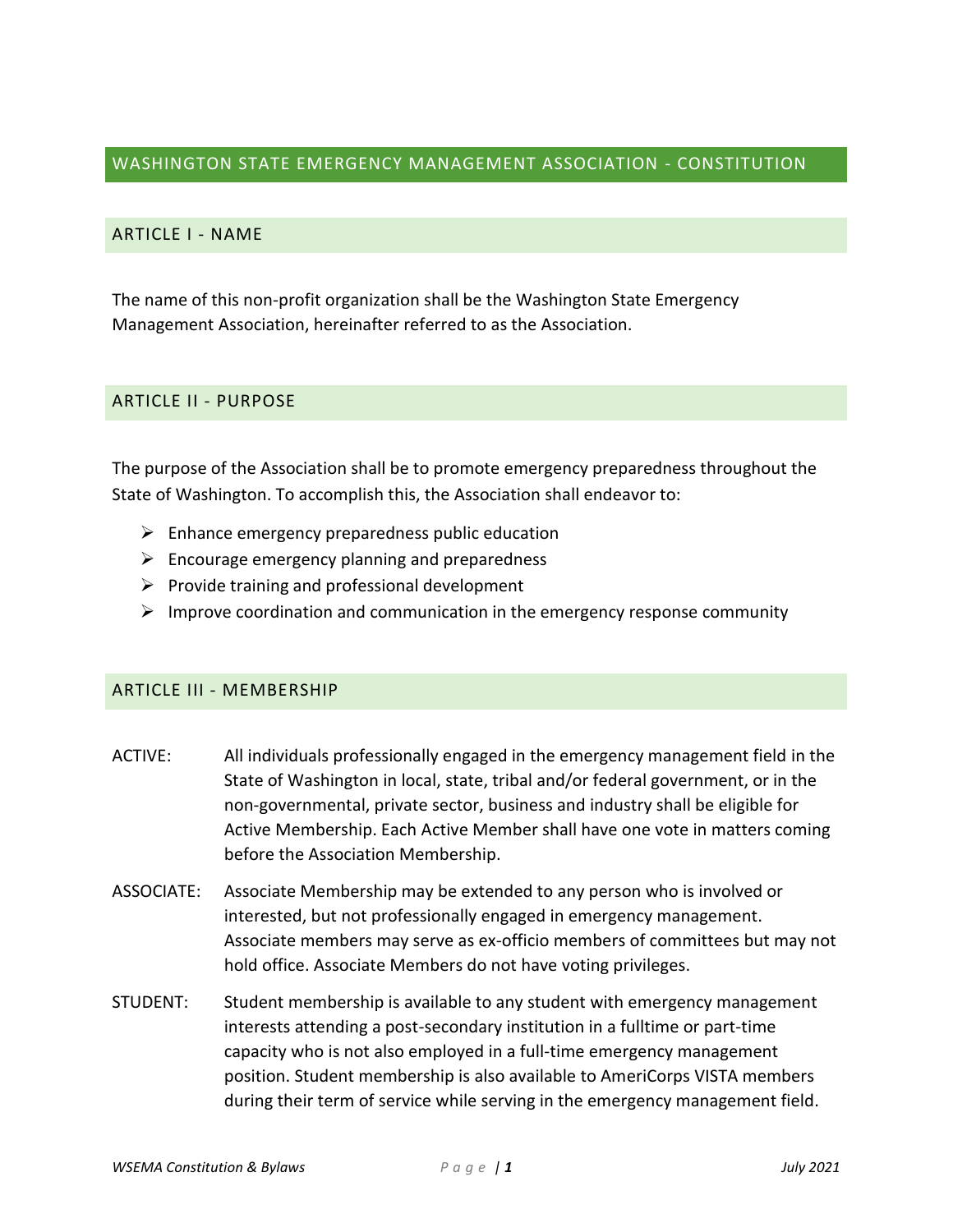Student members may participate in meetings and discussions and serve as members of committees but cannot vote or hold an elected office or chair a committee. Student members can also serve as a liaison and have the right to receive all Association communications.

LIFETIME: An honorary membership awarded to past-presidents of the organization who have since also retired from active permanent emergency management employment. Lifetime members may participate in meetings and discussions and serve as members of committees but cannot vote or hold an elected office or chair a committee. Lifetime members have the right to receive all Association communications.

> This category of membership does not pay dues. No refund or dues shall be issued to current members based upon this classification.

### <span id="page-4-0"></span>ARTICLE IV - OFFICERS

The elected officers of the Association shall be:

- ➢ President
- ➢ President Elect
- ➢ Treasurer
- ➢ Secretary
- $\triangleright$  one (1) East Side Representative
- $\triangleright$  one (1) West Side Representative
- $\triangleright$  Liaison for Federally Recognized Tribes
- $\triangleright$  one (1) Member-at-Large representing other local, state, and or federal sector emergency management organizations
- $\triangleright$  one (1) Member-at-Large representing the private sector non-governmental, business and industry

The East and West Side Representatives represent recognized R.C.W. 38.52 local emergency management organizations for their respective geographical area (Eastern and Western Washington). The Tribal Liaison must represent a Federally Recognized Tribal Nation located in Washington State.

All Association officers shall be Active WSEMA members and professionally engaged in an emergency management capacity for an agency, organization, or business for the previous two years.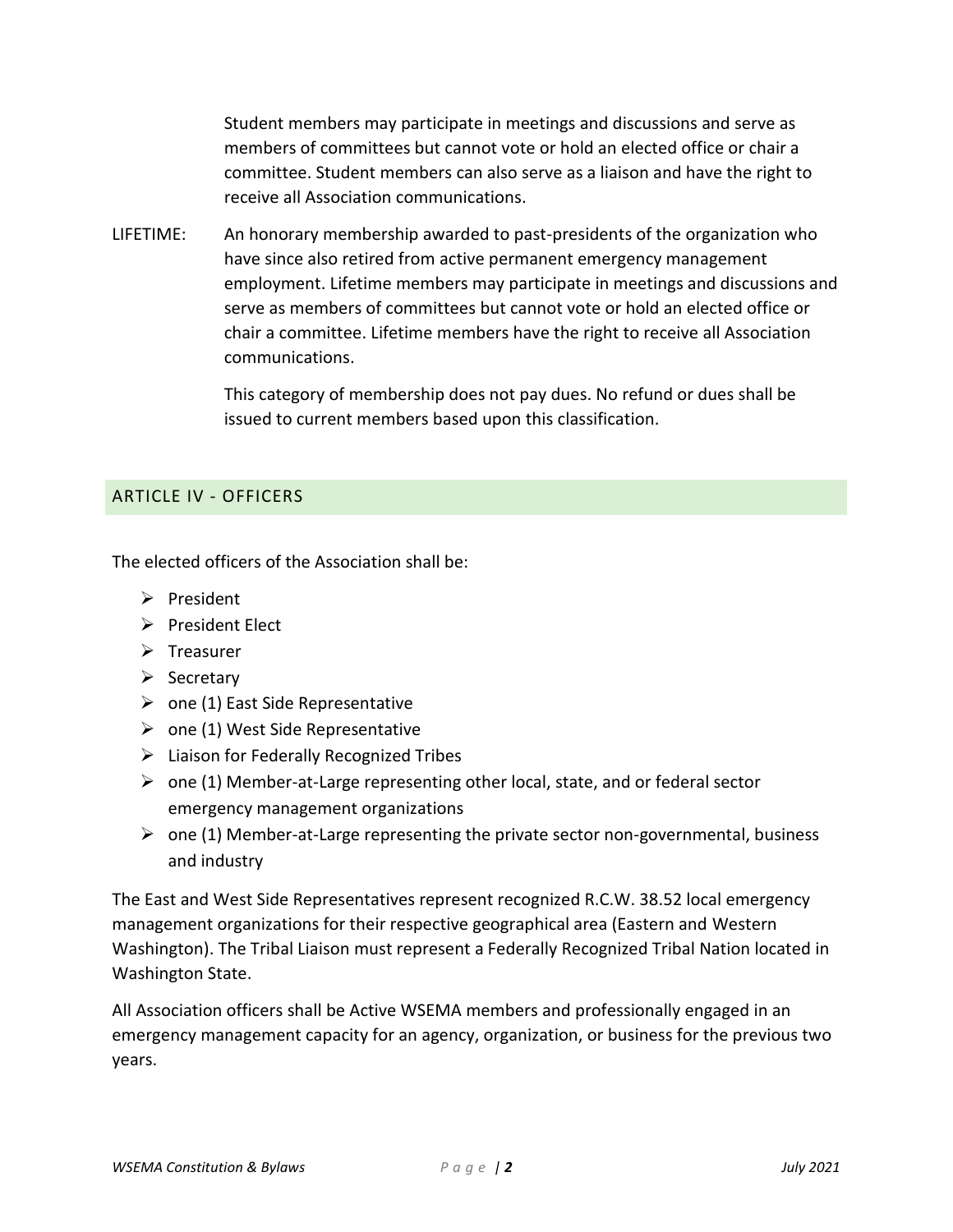To be elected or appointed to an office, an Active Member shall meet the following requirements:

- $\triangleright$  Maintain Active Membership in the Association
- $\triangleright$  Maintain all qualifying requirements of office

The President may appoint a Sergeant-At-Arms/Parliamentarian. Appointed officers shall not have a vote on the Executive Board.

# <span id="page-5-0"></span>ARTICLE V – EXECUTIVE BOARD

The elected officers of the Association, together with the Immediate Past President, shall constitute the Executive Board. The Executive Board shall formulate the policies, the annual budget and the goals of the Association. The Executive Board shall establish representatives and ad hoc committees on a case-by-case basis to further the purposes of the Association.

### <span id="page-5-1"></span>ARTICLE VI - MEETINGS

The Association shall hold one annual business meeting and conference to conduct association business and appropriate professional development training.

The Executive Board shall meet quarterly or as often as needed in order to conduct association business.

The Executive Board may call special meetings of the Association by request of four (4) Executive Board members. Special meetings may take place three (3) working days after the notification to the membership.

A conference call is considered an appropriate means for conducting the business of the Executive Board.

# <span id="page-5-2"></span>ARTICLE VII – DISCLAIMER OF ENDORSEMENTS

No individual member or group of members of the Association shall have the authority to endorse or recommend any product or service in the name of the Association. No individual member or group of members shall have the authority to endorse or recommend any candidate for partisan political office in the name of the Association.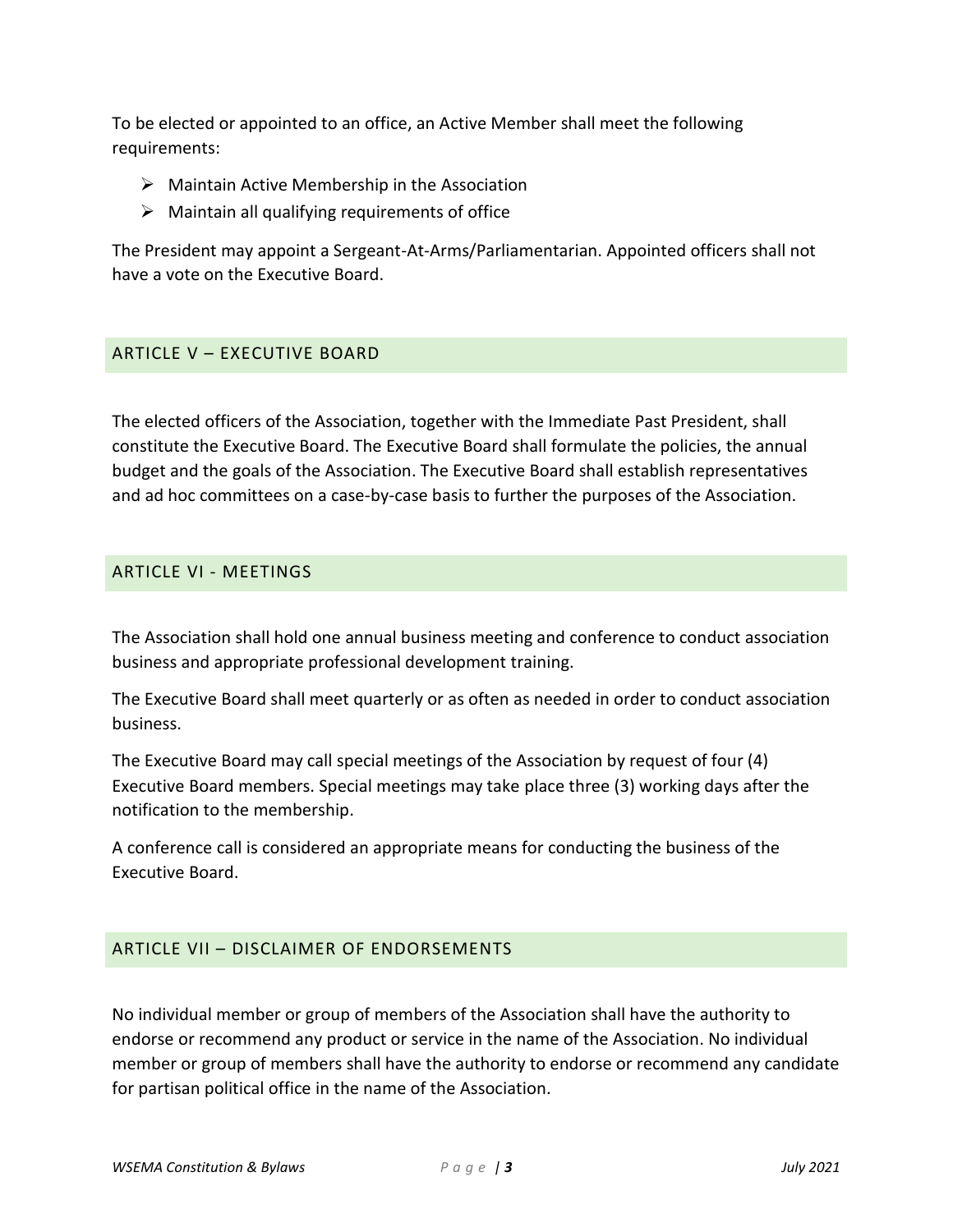#### <span id="page-6-0"></span>ARTICLE VIII - AMENDMENTS

This Constitution may be amended by a two-thirds vote of the voting membership present at a regular or special meeting of the Association, provided a copy of such proposed amendment(s) shall be given in writing at least thirty (30) days in advance of such meeting, and attached to the written notice for that meeting. Constitutional amendments must be vetted through the Bylaws Committee and presented to the membership with specific language changes included.

#### <span id="page-6-1"></span>ARTICLE IX – REVOCATION OF FORMER CONSTITUTION

This Constitution, adopted on the 26th of September 2012 as amended, shall supersede the Constitution adopted at the General Meeting of the Association in Kennewick, Washington on September 21, 2010.

#### <span id="page-6-2"></span>ARTICLE X – EFFECTIVE DATE

This Constitution will take effect on the day following adjournment of the meeting at which it was adopted.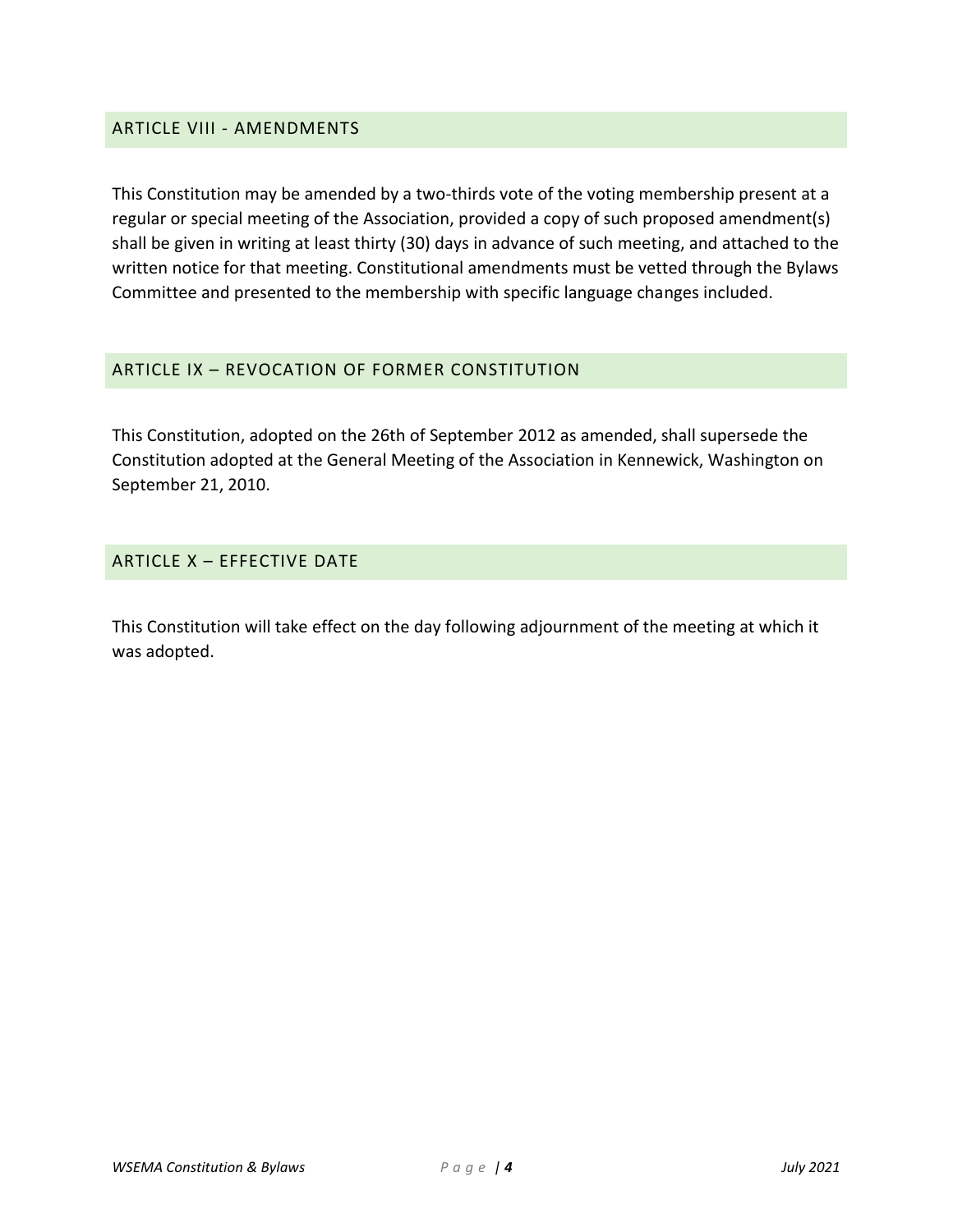### <span id="page-7-0"></span>WASHINGTON STATE EMERGENCY MANAGEMENT ASSOCIATION - BYLAWS

#### <span id="page-7-1"></span>BYLAWS ARTICLE I - MEMBERSHIP

The Association maintains four (4) categories of membership, as defined in Article !!! of the Association's Constitution:

- ➢ Active
- ➢ Associate
- ➢ Student
- ➢ Lifetime

#### <span id="page-7-2"></span>BYLAWS ARTICLE II – VOTING PRIVILEGES

Only Active Members may vote on matters before the Association. Each Active Member shall have one (1) vote for election of officers and for all issues before the Association.

Voting by proxy is not permitted.

Mail Ballot: When the Association is proposing a Constitution or By-Law change, a ballot shall be mailed along with the proposed change. In the event the Active Member is unable to be in attendance at the Association meeting, the Active Member may vote by returning their ballot to the Association President five (5) working days prior to the Association meeting.

For all other voting issues before the Association, the Active Member must be in attendance at the Association Meeting in order to vote.

#### <span id="page-7-3"></span>BYLAWS ARTICLE III – DUTIES OF OFFICERS

#### SECTION 1: PRESIDENT

The President shall preside at all meetings of the Association and the Executive Board. The President shall be responsible for keeping the Association informed of the activities of the President's office and shall furnish reports informing Association members of the activities of the President's office at each business meeting.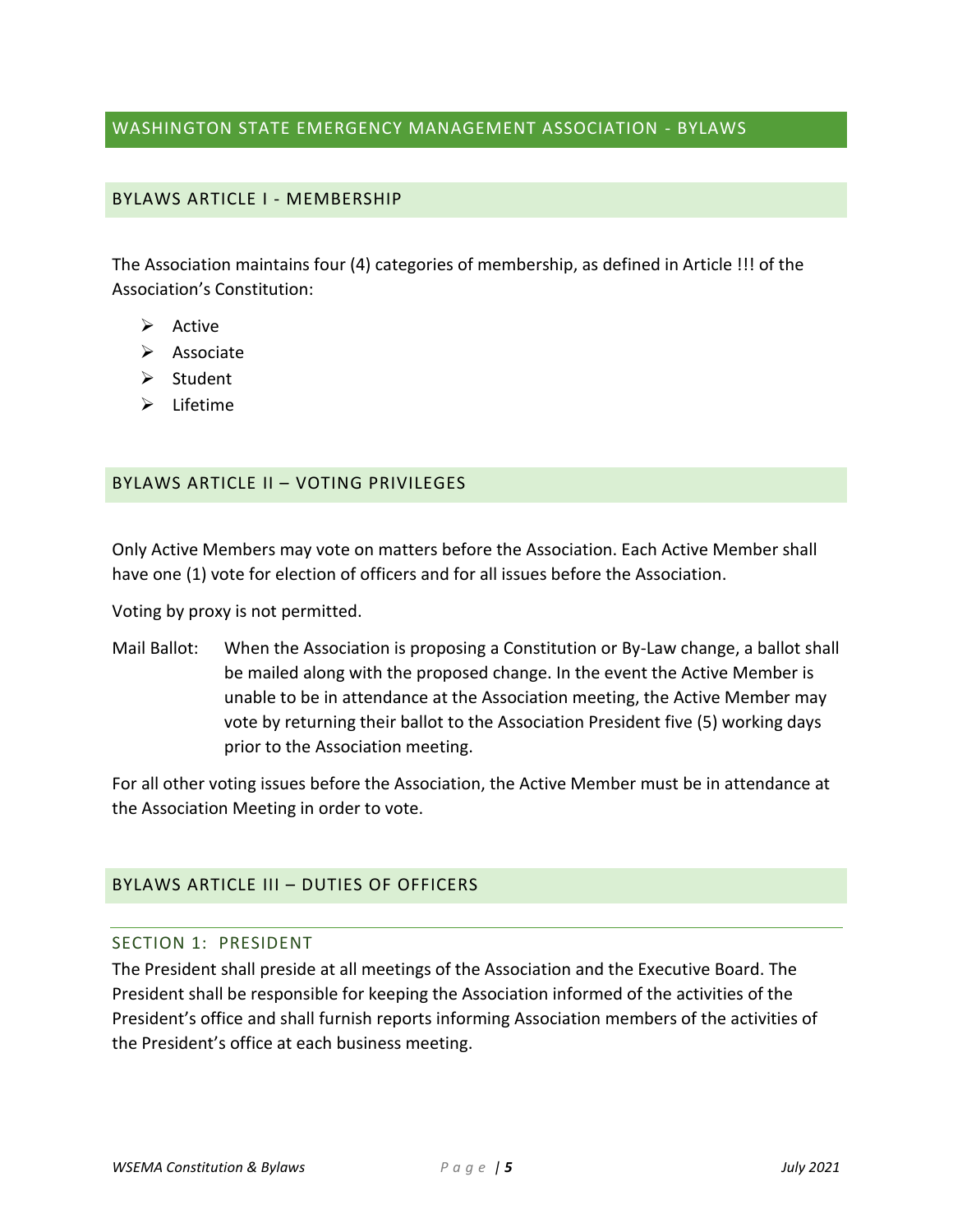#### SECTION 2: PRESIDENT ELECT

In the absence of the President, the President Elect shall perform the duties of the President. The President Elect may also be assigned special projects, at the discretion of the President.

#### SECTION 3: TREASURER

The Treasurer shall be the custodian of the funds of the Association, which shall be deposited in a bank approved by the Executive Board. Funds shall be expended in accordance with the approved fiscal policies of the Association. The Treasurer shall maintain an itemized account of expenditures, file vouchers of all payments, and present a full report at each regular business meeting of the Association. Executive Board shall annually audit the accounting of the monies and property of the Association.

#### SECTION 4: SECRETARY

The Secretary shall keep the minutes of the meetings of the Association and of the meetings of the Executive Board. The Secretary shall be responsible for safeguarding the records of the Association and shall act as its historian. The Secretary shall perform such other duties as the President may direct.

#### SECTION 5: EAST AND WEST-SIDE REPRESENTATIVES

The East and West-Side Representatives shall represent the interests recognized R.C.W. 38.52 local jurisdictions for their respective geographical area (Eastern Washington and Western Washington) in Association business.

#### SECTION 6: SERGEANT-AT-ARMS / PARLIAMENTARY

The Sergeant-at-Arms may be appointed by the President for each Association meeting and shall maintain order during all conferences and meetings and perform such other duties as the President may direct.

The Sergeant-at-Arms shall also act as Parliamentarian and ensure that all business follows the established parliamentary procedures of Robert's Rules of Order and rule on all parliamentary matters referred to the Sergeant-at-Arms by the President or from any active member from the floor.

#### SECTION 7: MEMBER-AT-LARGE – PUBLIC SECTOR

The Public Sector Member-at-Large shall represent the interests of local, state, and/or federal public sector members (other than those represented by the East Side and West Side representatives), in Association business.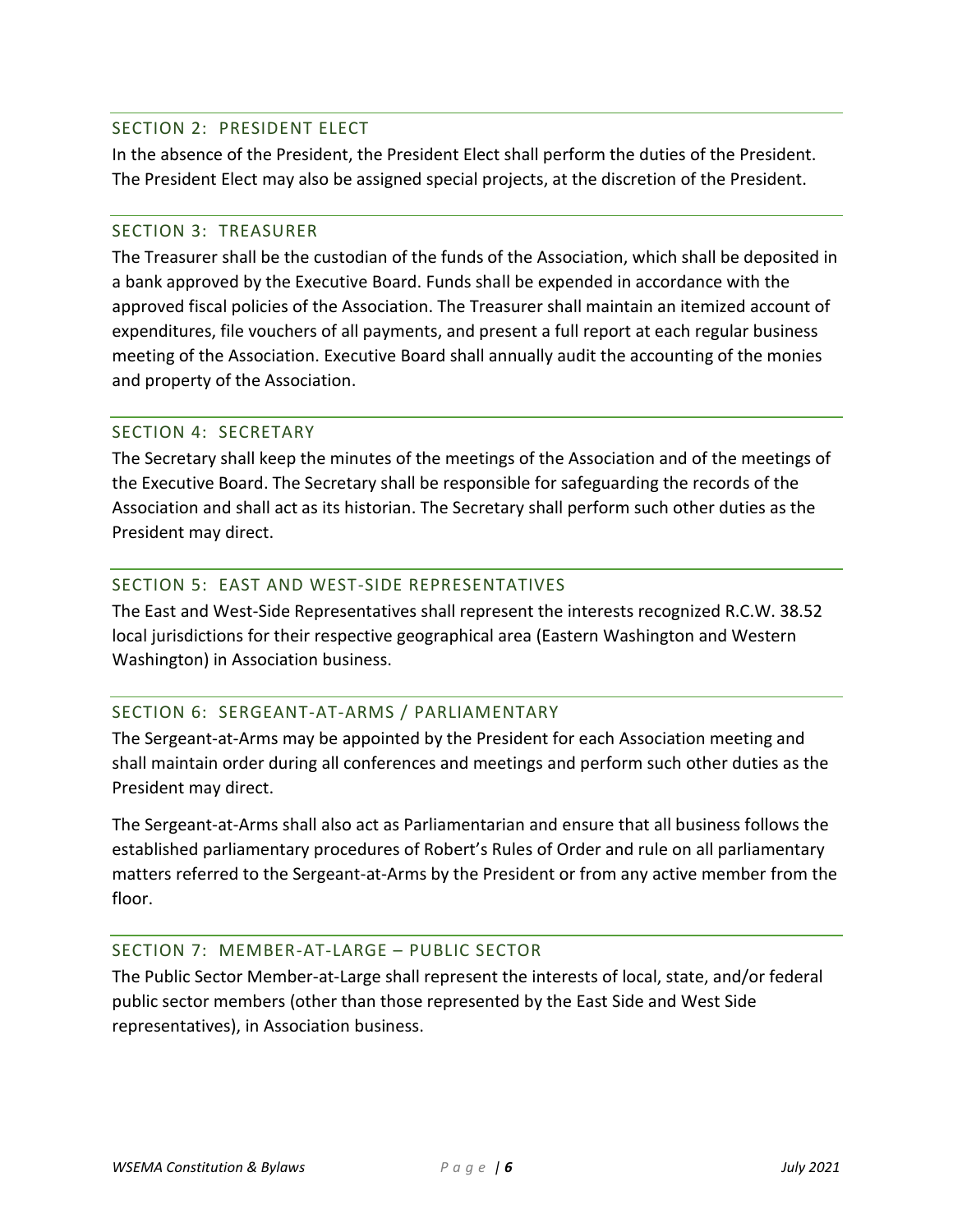#### SECTION 8: MEMBER-AT-LARGE – PRIVATE SECTOR

The Private Sector Member-at-Large shall represent the interests of the private sector, nongovernmental, business and industry in Associations business.

#### SECTION 9: TRIBAL LIAISON

The Tribal Liaison shall represent the interests of Federally Recognized Tribal Nations from throughout Washington State in Association business.

### <span id="page-9-0"></span>BYLAWS ARTICLE IV – TERMS OF OFFICE

The term of office for the President and President Elect shall be one year. The President Elect shall move into the President's position at the end of the one-year term of office held by the President. Note: This is a two-year line of succession.

The President and President Elect shall not succeed themselves in their respective offices unless by mutual agreement of the officers and by election of the membership, the President and President Elect are elected to serve two consecutive terms.

The East and West-Side Representatives, Secretary, and the Tribal Liaison shall be elected every odd year to serve a two-year term of office and the Treasurer, Public Sector Member-at-Large, and Private Sector Member-at-Large shall be elected every even year to serve a two-year term.

Terms of office shall start at the beginning of the month following elections.

# <span id="page-9-2"></span><span id="page-9-1"></span>BYLAWS ARTICLE V - ELECTIONS

#### SECTION 1: IN-PERSON ELECTIONS

A secret written ballot shall be required in all elections where two (2) or more candidates are nominated. A majority of the votes cast shall be necessary to elect.

The Executive Board shall recommend the names of candidates considered qualified for the offices of Treasurer, Secretary, East Side Representative and West-Side Representative, Tribal Liaison, Public Sector Member-at-Large and Private Sector Member-at-Large. In addition to the recommendations of the Executive Board, a call will be made for nominations from the floor. Each office shall be voted on separately.

The President Elect shall automatically fill the office of President upon the end of their one-year term.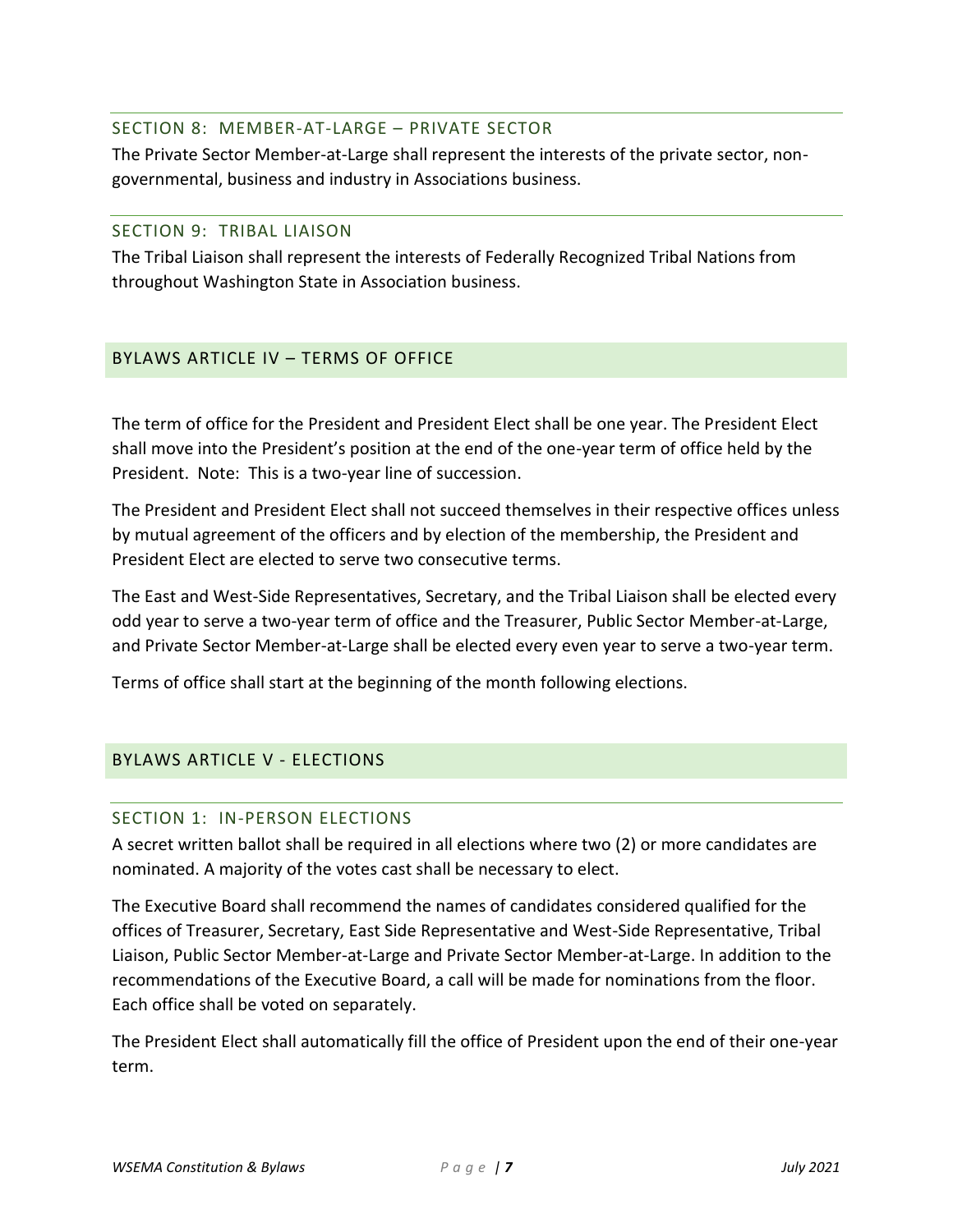If no candidate receives a majority vote on the first ballot, votes shall be cast on a second ballot listing the names of the two (2) candidates receiving the highest number of votes on the first ballot.

In the event of a tie, when such would affect the final election, a second ballot shall be taken. If a tie shall still exist, the election shall be decided by the two (2) candidates for that office drawing lots.

# <span id="page-10-0"></span>SECTION 2: ELECTRONIC VOTING

If the Association is unable to conduct in-person meetings due to public health restrictions or other concerns, the Executive Board may opt to conduct officer elections via on-line, electronic voting.

If the Association does not have multiple candidates for any office, the President shall send an email to the Membership declaring that, in the absence of other candidates and without objection, the candidate(s) is/are elected by acclamation.

If there are multiple candidates for one or more offices, a secure electronic voting application will be used. The voting application should include the following features to ensure success and confidentiality:

- $\triangleright$  Provide a unique method of logging into the website to ensure only Active Members may cast votes
- $\triangleright$  Provide a method of tracking cast votes to ensure that each Member votes only once, while maintaining anonymity and confidentiality
- $\triangleright$  Allow for the choice between multiple candidates for each contested office
- $\triangleright$  Manage specific start and end times for access to voting
- $\triangleright$  Provide a detailed report of the results

To accommodate nominations from the floor, the President shall make a final announcement and call for nominations three (3) days before electronic voting is set to begin.

The Executive Board shall certify the received electronic votes and provide the results to the Membership within twenty (20) days of the end of the voting period.

# <span id="page-10-1"></span>BYLAWS ARTICLE VI - APPOINTMENTS

The President may appoint a Sergeant-at-Arms/Parliamentarian. The Executive Board may appoint individual representatives and establish ad hoc committees on a case-by-case basis to further the purposes of the Association. Members appointed to represent the association on local, state and federal committees and organizations shall serve for at least one year or if in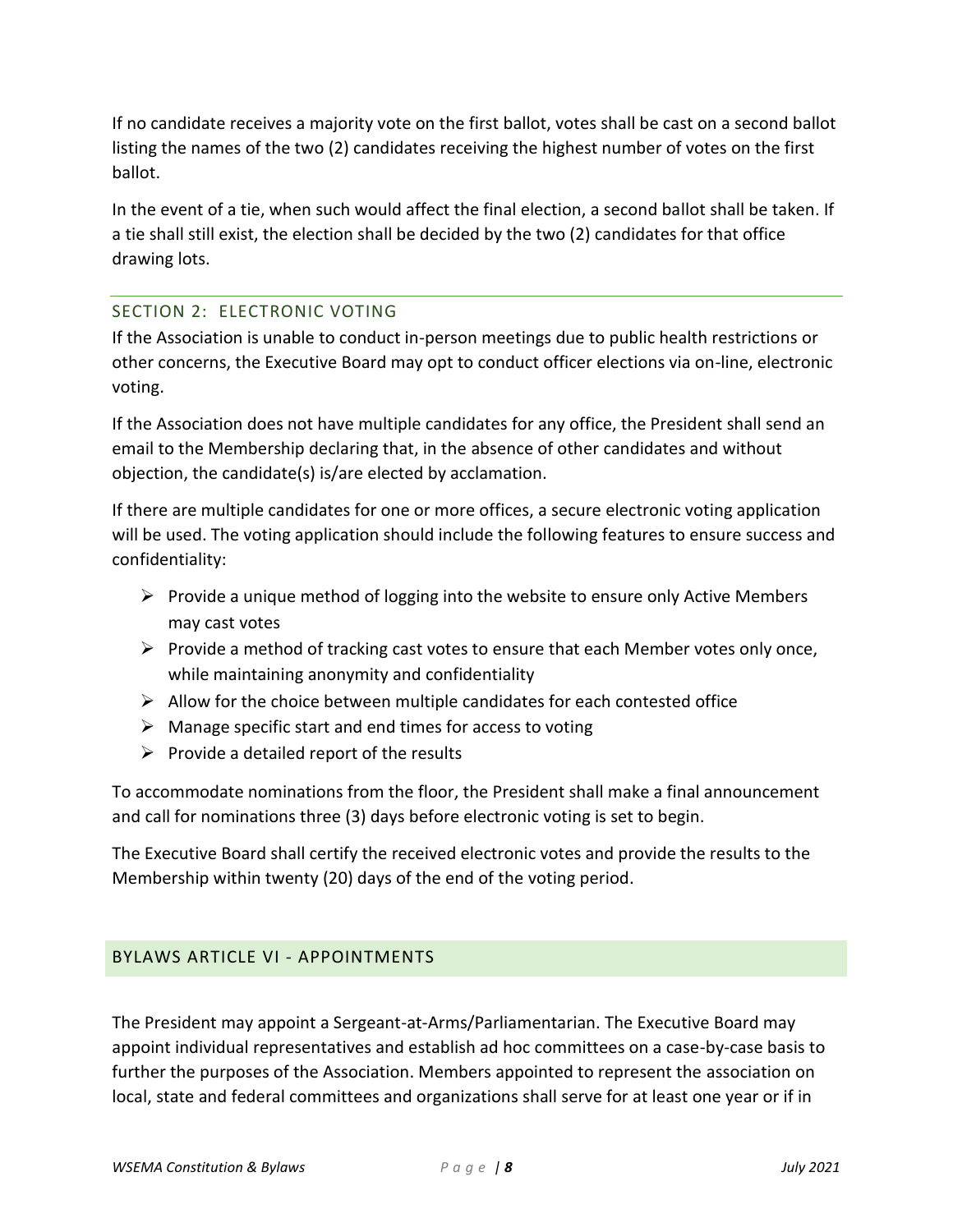the best interest of the Association for a longer period to be reconfirmed at the first Executive Board meeting of each calendar year.

### <span id="page-11-0"></span>BYLAWS ARTICLE VII - VACANCIES

When a vacancy occurs in an elected office, for a reason other than the expiration of the term of the incumbent officer, the vacancy will be filled in the following manner:

- $\triangleright$  President the President Elect shall assume the office of the President.
- $\triangleright$  The Executive Board may appoint a member to fill the vacancy of any other elected office, until the next election in accordance with the Constitution and By-Laws of the Association.

Whenever a vacancy occurs in an appointed office, the President may appoint a member to fill the vacancy in accordance with the Constitution and By-Laws of the Association.

#### <span id="page-11-1"></span>BYLAWS ARTICLE VIII - REMOVALS

An elected officer may be removed for cause by a majority vote of the Executive Board, provided said officer is accorded all the legal rights and privileges available to citizens of the United States, including right to counsel, to reply to the charges and to testify in said officer's own behalf before the Executive Board.

The Executive Board may, upon written notification to an appointed officer stating specific reasons for such action, remove said appointed officer and fill the vacancy as set forth in the Association By-Laws.

#### <span id="page-11-2"></span>BYLAWS ARTICLE IX - COMMITTEES

The Executive Board shall establish committees, or representatives of the Association, on a case-by-case basis for the purposes of the Association, the appointments to which serve at the pleasure of the Executive Board.

In order to improve efficiency and continuity, the Association establishes the following as standing committees:

➢ Membership Committee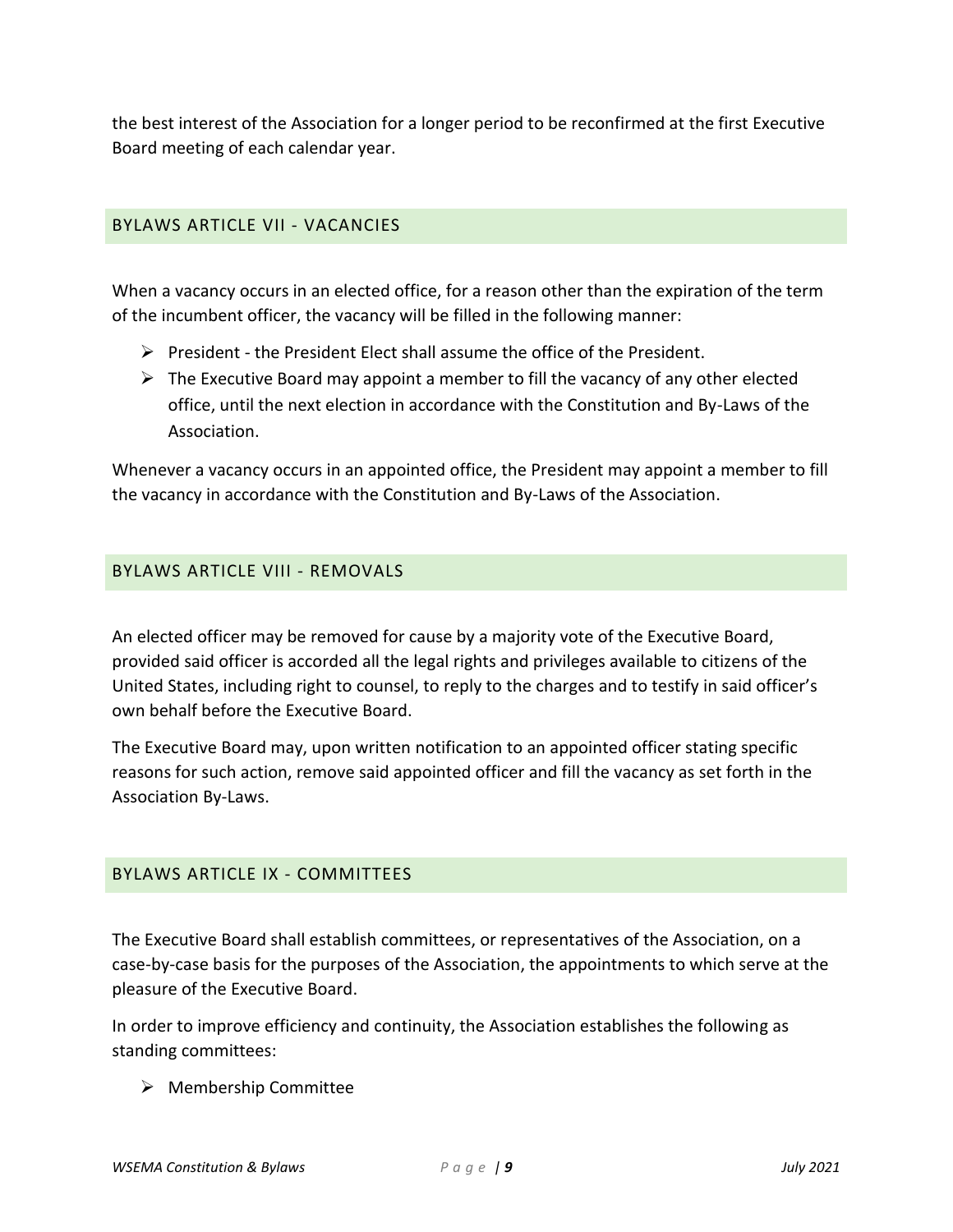- ➢ Bylaws Committee
- ➢ Conference and Professional Development Committee
- $\triangleright$  Strategic Planning Committee
- $\blacktriangleright$  Legislative Committee

#### <span id="page-12-0"></span>BYLAWS ARTICLE X - QUORUM

At the meetings of the Executive Board, five (5) members, including the President or the President Elect, shall constitute a quorum.

At all duly called meetings of the Association, a simple majority of the eligible Active Members registered at the meeting shall constitute a quorum.

#### <span id="page-12-1"></span>BYLAWS ARTICLE XI – DUES AND FEES

The Executive Board shall recommend membership dues to the membership for inclusion in each year's annual budget. Increase in membership dues shall be made by the Executive Board and approved by the General Membership at the annual business meeting. Annual dues shall become due and payable by 31st of March. A tabulation of the status of dues payments of members shall be appended to the official announcement of the annual business meeting.

Membership dues are established at the following rates:

- $\triangleright$  Active \$80
- ➢ Associate \$60
- $\triangleright$  Student \$40
- ➢ Lifetime None

A member whose dues for that year remain unpaid by the annual business meeting shall be dropped from membership and lose all rights and privileges of the Association until their membership dues are paid in full.

The Executive Board may establish a registration fee for members and guests at business meetings to cover the costs of the meeting.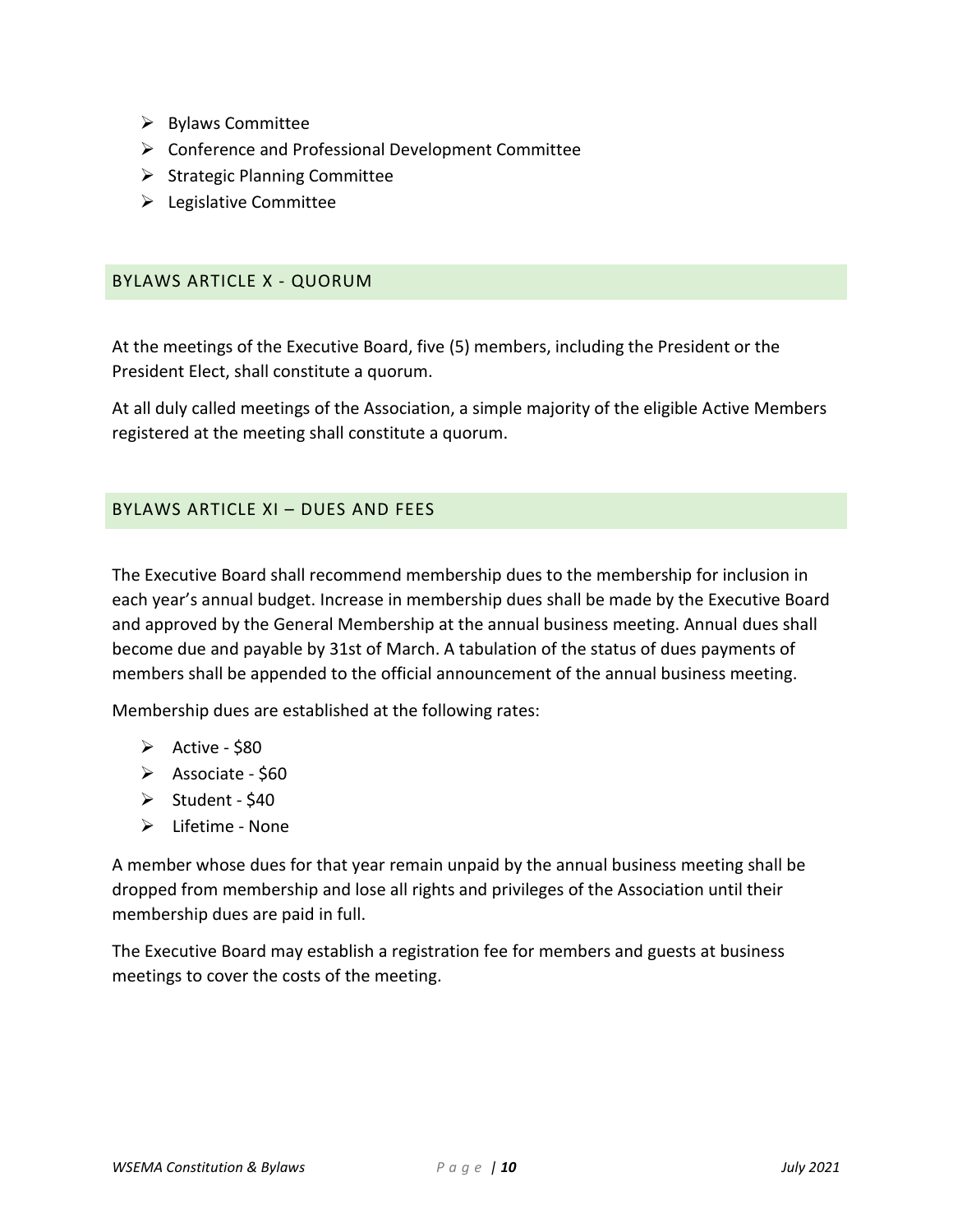### <span id="page-13-0"></span>BYLAWS ARTICLE XII – FISCAL PROCEDURES

The fiscal year of the Association shall be January 1 through December 31. A financial statement for the Association shall be developed and distributed by the Executive Board before the Annual Business Meeting.

A preliminary budget for the upcoming fiscal year shall be developed by the Treasurer following reconciliation of the annual conference finances, presented to the membership by e-mail and posted on the Association website. Members who wish to comment on the preliminary budget may provide their comments to an Executive Board member. At the first Executive Board meeting following development of the preliminary budget, the Executive Board shall approve and adopt the budget by vote. The budget format shall include the following:

- $\triangleright$  A description by each category of receipt or revenue and expenditures. Major categories shall be further described by line items with figures of each subordinate element of anticipated cost. These line items shall provide full details of all elements of the anticipated expenditures.
- $\triangleright$  A tabulation of all anticipated income including interest on savings, delinquent accounts and similar funds.
- $\triangleright$  A tabulation of previous year's budget data (where it is available) shall be listed for comparison of budgeted categories, line items, and actual expenditures.
- ➢ Narrative rational for increases and decreases proposed in the budget.
- $\triangleright$  A description of reserve funds, their location and anticipated interest yield, if any.

The use of the Association funds for personal entertainment expenses at any Association meeting or for personal gifts is prohibited. Any unauthorized expenditures shall be the sole responsibility of the purchaser, who shall be billed for any such expenditure charged to the Association.

No travel is authorized without prior approval of the Executive Board. All travel requests must be submitted to the Executive Board for approval on the appropriate Travel Request Form. All claims for reimbursement must be submitted on the Claim Reimbursement Form with proper documentation of expenses. Forms may be procured from the Treasurer.

Travel expenses, authorized under the provisions outlined above, shall be limited to the following:

- $\triangleright$  Registration costs for attendance at meetings, conferences or conventions for a purpose beneficial to the Association. Registrations may include meals, which are part of the registration fee. Receipts and documentation are required.
- ➢ Actual cost of common carrier fares, taxi fares, bridge and ferry tolls or parking fees, in connection with Association business. The use of personal vehicles for travel may also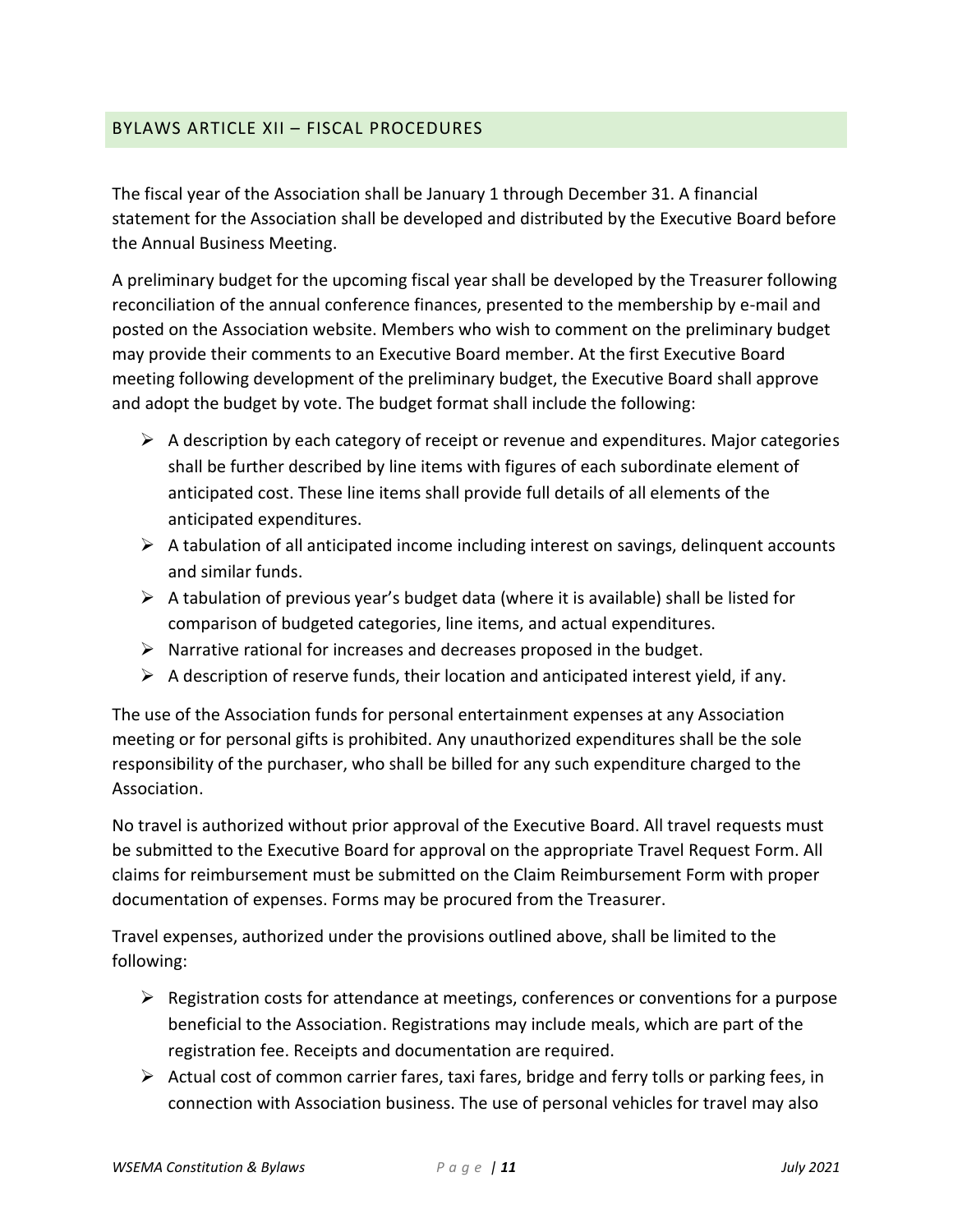be reimbursed at the rate paid by the State for actual mileage incurred. Receipts and documentation required.

- $\triangleright$  Reasonable expenses for overnight lodging and actual costs for meals may be reimbursed to the maximum paid by the State per day for such costs. Receipts and documentation are required.
- $\triangleright$  Advances for authorized major travel expenses are allowable with prior Executive Board approval.

Other expenses incurred in Association related business such as telephone, postage, and supplies are reimbursable subject to approval of the Executive Board. Receipts and documentation are required.

Unless approved by the Executive Board, all Association funds may only be disbursed by dual signatures of the President and Treasurer.

The Association Treasurer shall maintain the official financial records on all monies received, held, and disbursed by the Executive Board and the Association. The Treasurer shall keep records which tabulate expenditures identifying each disbursement of funds by its account number, amount, and date of disbursement, purpose and to whom disbursed.

# <span id="page-14-0"></span>BYLAWS ARTICLE XIII - MISCELLANEOUS

"Shall" is mandatory, whereas "may" is permissive within the context of the By-Laws of the Association.

#### <span id="page-14-1"></span>BYLAWS ARTICLE XIV - AMENDMENTS

The By-Laws of the Association may be amended by a two-thirds (2/3) vote of the voting membership present at a duly called meeting of the Association. Proposed By-Laws amendments shall be submitted to the Bylaws Committee a minimum of 60 days prior to the meeting. The Bylaws Committee shall ensure that the meaning and intent of the proposal is clear and that the exact language to be changed in the bylaws is included. A copy of the proposal with exact wording shall be provided in writing to the membership a minimum of thirty (30) days prior to the duly called meeting of the Association and will be attached to the written notice for that meeting.

In the event business of such an urgent nature needs to be brought before the Association that it cannot wait for a regularly scheduled Association meeting and comply with the thirty (30)